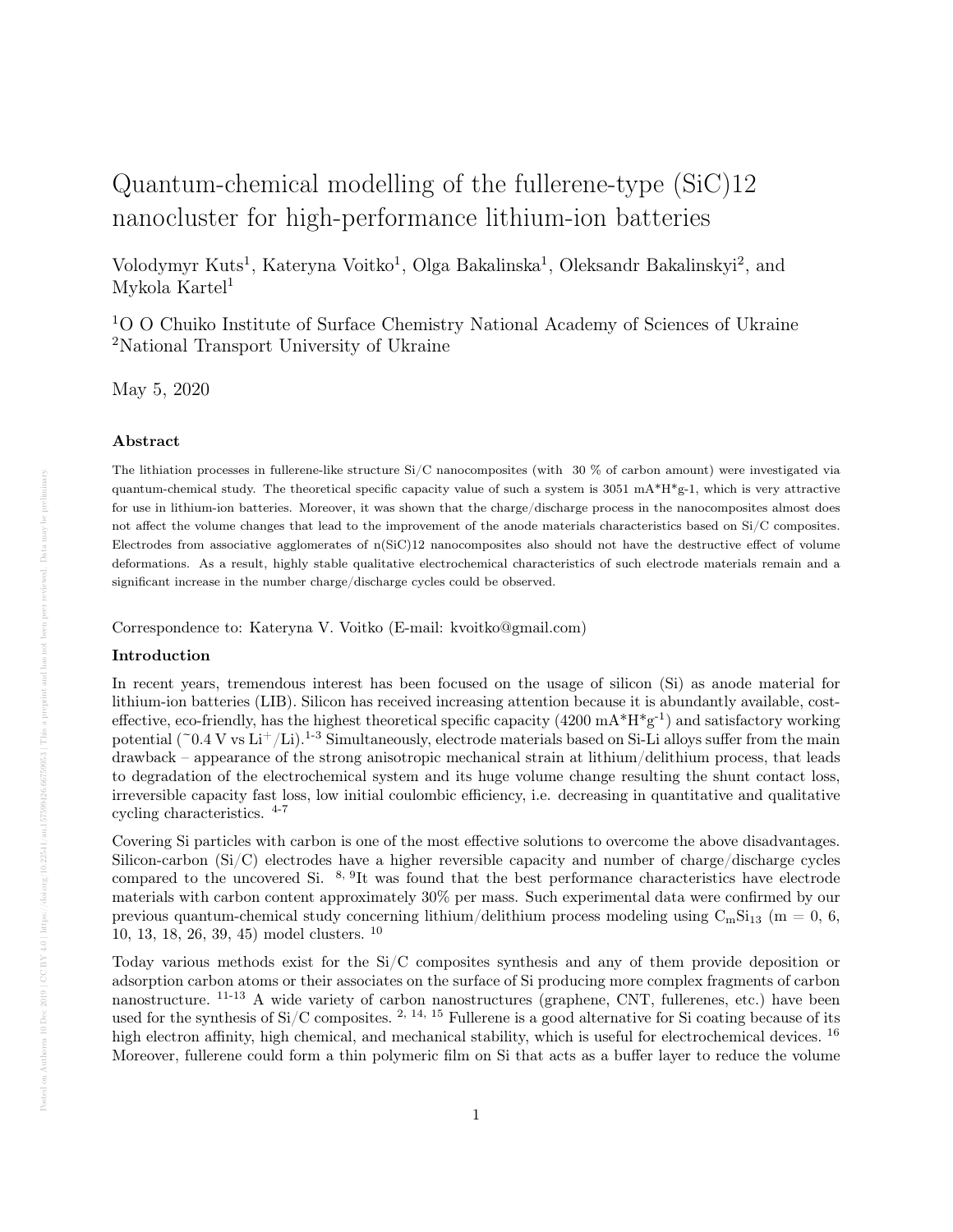expansion and to improve the LIB kinetic properties.<sup>17-19</sup> In addition, fullerene could be easily modified via attaching different functional groups (carboxyl, ester, piperazine) for decreasing the Si/C composite solubility or via doping of the other elements. 20-22 Simultaneously, it is well known, that after the metal intercalation to the fullerene cage the obtained material becomes soluble in the polar organic electrolyte solution that limited the use of pure  $C_{60}$  anodes. Synthesis of the fullerene-type composite material with Si-C covalent bonds could be a great alternative to solve this problem.

The quantum-chemical calculation is a powerful tool for the study of various characteristics of Si/C anode materials. A lot of different clusters via various theoretical methods have been investigated earlier.<sup>23-26</sup> Continuing on our previous studies<sup>10, 27, 28</sup> and to expand our knowledge on the role of the electronic structure of Si/C nanocomposites to the lithium/delithium process, here we explore a series of  $\rm Si_{n}C_{m}$  clusters with various atomic ratios. In total, we report diffusion of Li in the Si/C systems and volume change under lithiation via first-principle calculations.

## Methods

The quantum-chemical investigation of the electronic structure of  $\rm{Si}_{n}C_{m}$  clusters where  $\rm{Si}_{12}C_{m=0.2,4,6,8,10,12}$ has been examined via semi-empirical method PM7 (MOPAC 2012 15.077W 64ITS programe).<sup>29</sup> The spatial structures of clusters Sin were borrowed from <sup>30</sup> and have a good correlation with the most stable isomers of the Sin nanoclusters, that have been obtained by  $ab$  initio methods.  $24, 31, 32$ 

The starting coordinates of lithium atoms in the  $(SiC)_{12}Li_p$  nanocomposites were determined by the method of molecular mechanics using НyperChem7-ММ that adequately describes whole electrostatic and nonspecific interactions between the host-guest clusters. For all the nanosystems studied, the electronic structure, optimized geometric structure, atomic net charge densities  $(\rho)$ , the energy values for the frontier molecular orbitals (highest occupied  $E_{HOMO}$  and lowest unoccupied  $E_{LUMO}$ ), and the changes in the clusters volume at the lithium/delithium process were calculated.

## Results and discussion

## $Si_nC_m$  nanoclusters

Our previous observation revealed that at the sequential introduction of carbon atoms into  $Si<sub>13</sub>$  nanoclusters the fullerene-like structures are formed (Fig. 1).  $^{10}$  Such results are in good confirmation with other works where the possibility of the existence of fullerene-like structures  $Si_nC_m$  composites was proved based on quantum-chemical calculations. <sup>23</sup>

Figure 1. Structures obtained at the intercalation of the carbon atoms in  $Si<sub>13</sub>$  nanocluster.

To gain more insight into the  $\rm Si_{n}C_{m}$ nanocomposite structures and their properties we modeled several isomers with  $m=0,2,4,6,8,10,12$  via the sequential introduction of two carbon atoms into the  $Si<sub>12</sub>$  nanocluster. The result was the stable isomer  $Si<sub>12</sub>C<sub>12</sub>$  with four- and six-membered cycles and electron-accepting properties (Fig. 2, Table 1).

Table 1 demonstrates that the introduction of the carbon atoms to the Si matrix leads to the obtaining of the clusters with almost constant changes of volume and binding energies –  $(22.0 \pm 2.7)^3$  and  $(-248 \pm 3)$ eV, respectively. The final composite has  $E_{\text{HUMO}} = -8.867$  and  $E_{\text{LUMO}} = -2.191$  eV, which indicates to a definitely electron-acceptor property of such a structure. The carbon atoms concentration riches 29.96% of the total mass, and the volume of  $(SiC)_{12}$  compared to  $Si<sub>12</sub>$  is increased by 25.29%.

 ${\rm Si}_{12}$   ${\rm C}_2$ 

**Figure 2.** Structure of the  $\text{Si}_{12}\text{C}_{\text{m}=0,2,4,6,8,10,12}$  nanocomposites.

**Figure 2.** Structure of the  $Si_{12}C_{m=0,2,4,6,8,10,12}$  nanocomposites.<br>**Table 1**. Calculated binding energies ( $E_{bind}$ , eV), energy values for the frontier molecular orbitals ( $E_{HOMO}$  and  $E_{LUMO}$ , eV)  $Cluster$ 

 $\rm Si$   $_{12}$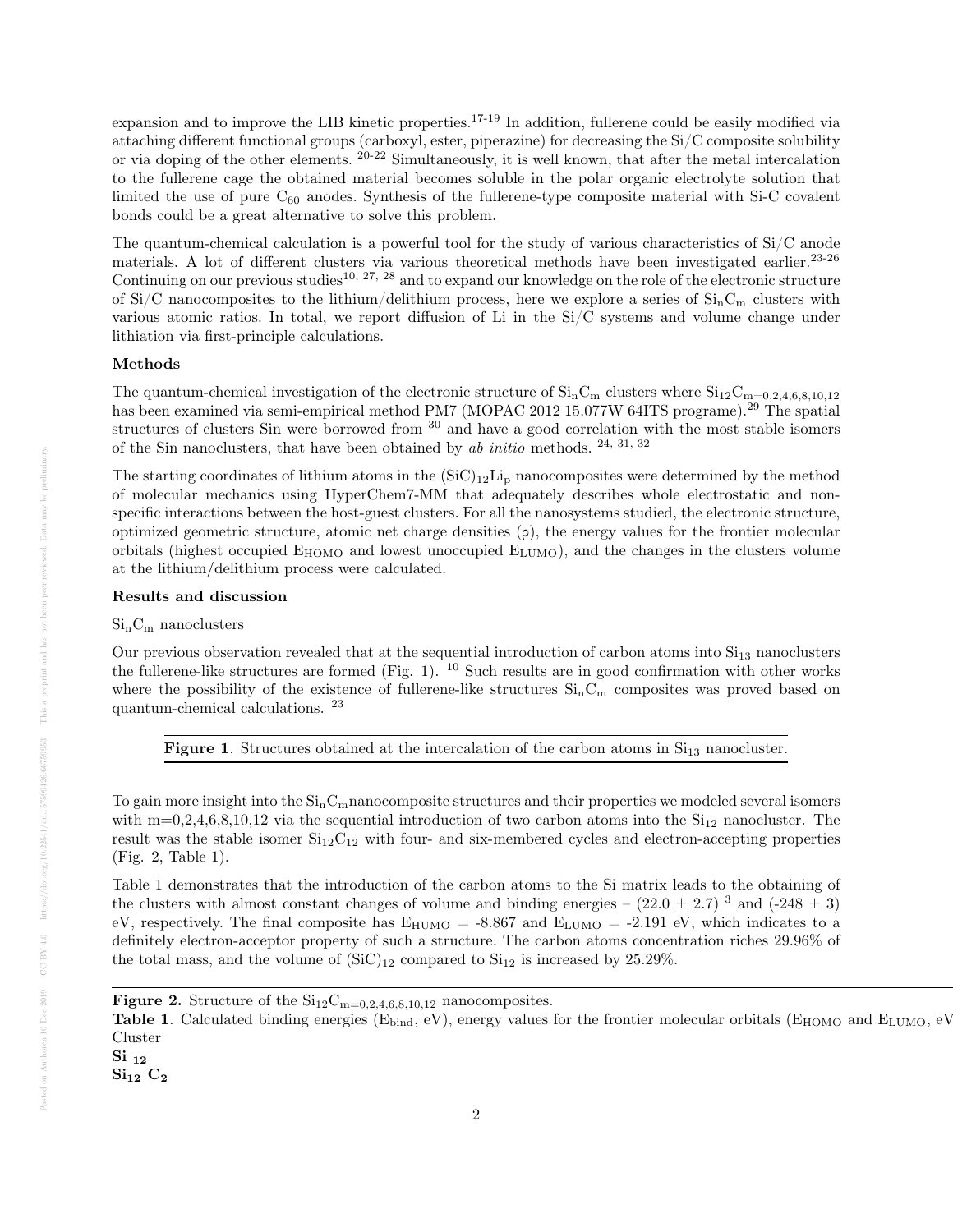The specific electrostatic capacity  $Q_{Si/C}$  of  $(SiC)_{12}$  composites is determined by the formula  $Q_{Si/C} = \alpha_{Si}Q_{Si}$  $+\alpha_{\rm c}Q_{\rm C} = 3051 \text{ m/h/h}$  (where  $\alpha_{\rm C}=0.3$ ,  $\alpha_{\rm Si}=0.7$  – mole fractions and  $Q_{\rm C} = 372$  and  $Q_{\rm Si} = 4200 \text{ m/h/h/h}$ theoretical specific capacities of carbon and silicon respectively).

**Figure 3.** Structure of the  $(SiC)_{12}Li_p$  nanoclusters and values of the Si/C matrices.

 $(SiC)<sub>12</sub>Li<sub>p</sub>$  nanoclusters. Charge/discharge process

Investigation of the electron density distribution showed its transferring from carbon to silicon atoms that lead to the coordination of the Li atoms near the Carbon. Analysis of the  $(SiC)_{12}Li_p$  structures (where p  $= 0.12,20,24,44$  and calculated volumes of the matrix  $V_{\text{SiC}}= V_{\text{(SiC)}12\text{Lip}}$  -  $V_{\text{Lip}}$  (Fig. 3) demonstrate that lithiation process almost doesn't influence on geometry (lengths of the Si-C bonds and angles of the fourand six-membered cycles) and volume of the initial  $(SiC)_{12}$  cluster.

In  $(SiC)_{12}Li_D$  composites, the electron density is transferred from lithium atoms to the silicon-carbon matrix. Moreover, the average charge on lithium atoms is  $+(0.8 \pm 0.1)$  e, and the negative charge is concentrated on the Si/C matrix. Therefore, the lithiation process leads to the formation of an ionic structure  $[(SiC)<sub>12</sub><sup>-[?]q</sup>... Li<sub>m</sub><sup>+[?]q</sup>]$  where the value of  $\pm$  [?]q is determined by the degree of lithium p. The discharge process completely restores the initial structure of the nanocluster  $(SiC)_{12}$ .

Stabilization of the volume values (it is changing within only 1%) during the charge/discharge process leads to the disappearing of mechanical strain oscillation and improving the quantitative and qualitative electrochemical characteristics of the electrode materials based on  $(SiC)_{12}$  nanocomposites. The electrostatic surface potential, that includes concentrated positive and negative charges on the Si and C atoms, has both nucleophilic (near Si atoms) and electrophilic (near C atoms) regions. Consequently, due to the electrostatic interaction between Si and C atoms of two different clusters  $(SiC)_{12}$ , different associative agglomerates of  $n(SiC)<sub>12</sub>$  could be formed (Fig. 4).

Figure 4. Associated agglomerates of the  $n(SiC)<sub>12</sub>$  nanocomposites.

It was established that in  $n(SiC)<sub>12</sub>$  agglomerates separate nanoclusters have a distance from each other of 3.5-4.0 Å. The increasing of  $(SiC)_{12}$  amounts in  $n(SiC)_{12}$  leads to the raising of both electron-donor and electron-acceptor properties of the formed agglomerates; comparison of the  $E_{HOMO}$  and  $E_{LUMO}$  values indicates their clearly expressed electron-acceptor nature. It should be noted that with increasing degree of aggregation (n = 2, 3, 4), the energies of  $n(SiC)_{12}$  formation ([?] $Ie_n = Ie(n(SiS)_{12}) - n*Ie((SiS)_{12})$ ) is also increasing and are -0.2209 eV, -0.56215 eV and -0.95091 eV for  $n = 2$ , 3, and 4 respectively. Such results are correlated with raising of a number of interaction contacts and are controlled by the entropy factor.

The changing of  $E_{LUMO}$  with increasing of the aggregation degree leads to the raising of electron affinity in the n(SiC)<sub>12</sub> system. It was found that at lithiation process of the dimer  $2(SiC)_{12}$  composites the new  $2(SiC)_{12}Li_{p=0,12,24,36,44}$  are formed, in which the positive charges are concentrated on lithium atoms (Fig. 5). At further increasing of p negative charges appear on some lithium atoms, indicating the formation of a metallic phase in the Lip subsystem.

.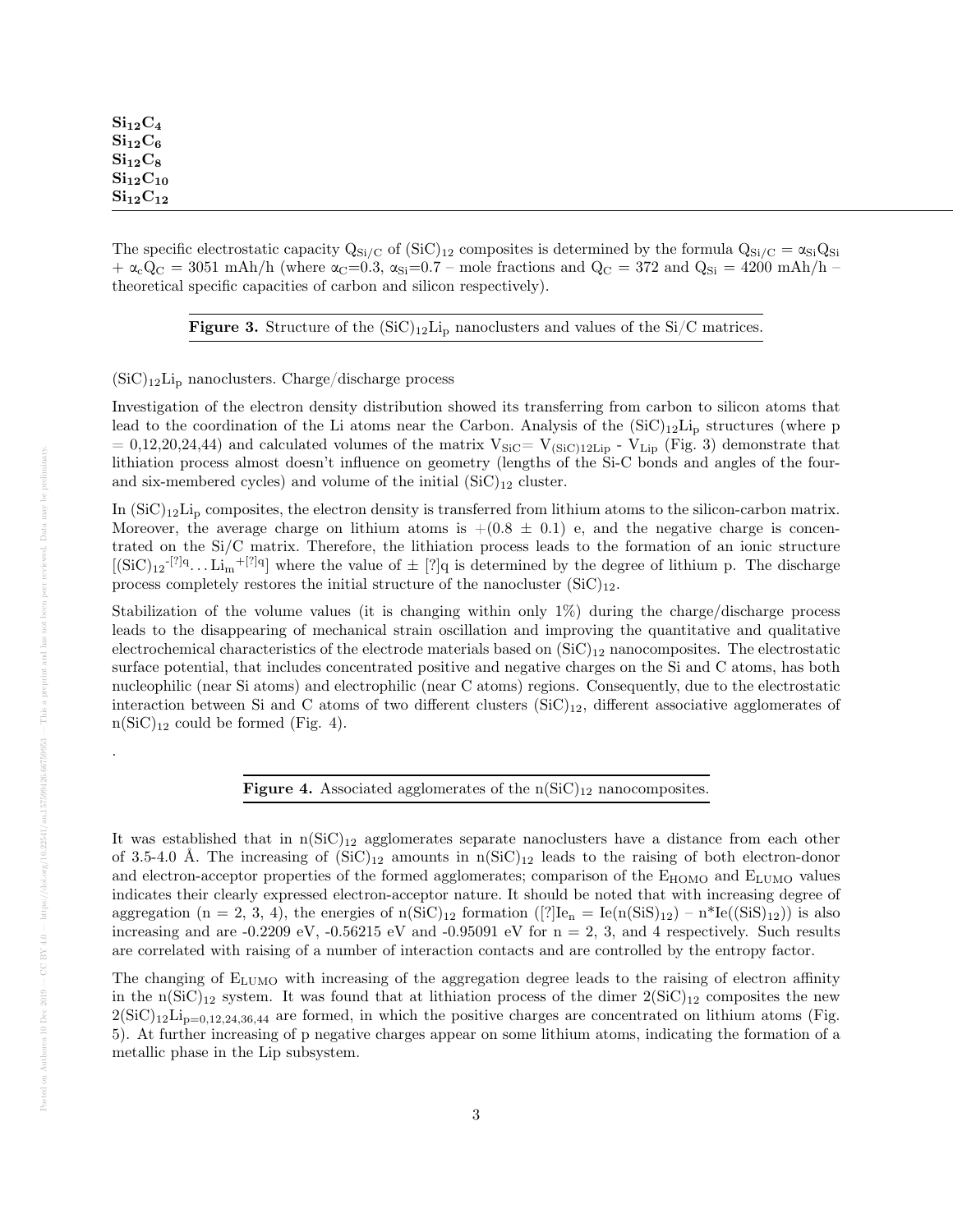#### Conclusions

Possibility of the Si/C composites forming with fullerene-like structure via quantum-chemical calculations has been shown. It has been established that nanoclusters  $(SiC)_{12}$  form stable associative agglomerates  $n(SiC)<sub>12</sub>$  that has a higher electron affinity than monomer analogs. The charge/discharge processes do not affect the volume values of the silicon-carbon matrix. Therefore, electrodes based on composites  $(SiC)_{12}$  and  $n(SiC)_{12}$  will not have periodic oscillation of mechanical strain and the lithiation/dilithiation process will not affect their current tap settings. As a result, highly stable qualitative electrochemical characteristics of such electrode materials remain and a significant increase in the number charge/discharge cycles will be observed. In  $(SiC)_{12}$  system the carbon concentration ( $\degree$  30%) is close to the optimal for the best Si/C based electrodes that lead to the 3051 mA $*H*g^{-1}$  specific capacity value. Based on the obtained theoretical result it could be concluded that Si/C composites are a very attractive electrode material for use in lithium-ion batteries.

Keywords: Si/C fullerene-like nanocomposites, lithiation/delithiation process, specific volume, quantumchemical study

## References and Notes

1. S. L. Zhang, K. J. Zhao, T. Zhu and J. Li, Progress in Materials Science , 2017 , 89, 479-521.

2. X. Y. Liu, X. J. Zhu and D. Pan, Royal Society Open Science ,2018 , 5.

3. P. Li, G. Q. Zhao, X. B. Zheng, X. Xu, C. H. Yao, W. P. Sun and S. X. Dou, Energy Storage Materials , 2018 , 15, 422-446.

4. Y. Zhao, Y. Q. Kang, Y. H. Jin, L. Wang, G. Y. Tian and X. M. He,Progress in Chemistry , 2019 , 31, 613-630.

5. J. K. Wu, F. Ma, X. R. Liu, X. Y. Fan, L. Shen, Z. H. Wu, X. Y. Ding, X. P. Han, Y. D. Deng, W. B. Hu and C. Zhong, Small Methods ,2019 , 3.

6. W. Tao, P. Wang, Y. You, K. Park, C. Y. Wang, Y. K. Li, F. F. Cao and S. Xin, Nano Research , 2019 , 12, 1739-1749.

7. Y. Tan and K. Wang, Journal of Inorganic Materials ,2019 , 34, 349-357.

8. C. Zhang, Z. J. Huang, W. Lv, Q. B. Yun, F. Y. Kang and Q. H. Yang,Carbon , 2017 , 123, 744-755.

9. Silicon Carbide - Materials, Processing and Applications in Electronic Devices , 2011 , 1-546.

10. M. Kartel, V. Kuts, A. Grebenyuk and Y. A. Tarasenko, Хiмiя, фiзика та технологiя поверхнi , 2015 , 32-41.

11. W. G. Lin, W. H. Sun, Z. K. Qu, X. L. Feng, J. F. Rong, X. Chen and W. S. Yang, Chemical Journal of Chinese Universities-Chinese ,2019 , 40, 1216-1221.

12. H. Lv, S. Wang, G. H. Zhang, D. B. Wang, W. Zhou, B. Li, M. Z. Xue and C. M. Zhang, International Journal of Electrochemical Science , 2019 , 14, 9838-9849.

13. B. B. Deng, L. Shen, Y. A. Liu, T. Yang, M. S. Zhang, R. J. Liu, Z. H. Huang, M. H. Fang and X. W. Wu, Chinese Chemical Letters ,2017 , 28, 2281-2284.

14. I. Lahiri and W. Choi, Critical Reviews in Solid State and Materials Sciences , 2013 , 38, 128-166.

15. C. Z. Shao, F. Zhang, H. Y. Sun, B. Z. Li, Y. Li and Y. G. Yang,Materials Letters , 2017 , 205, 245-248.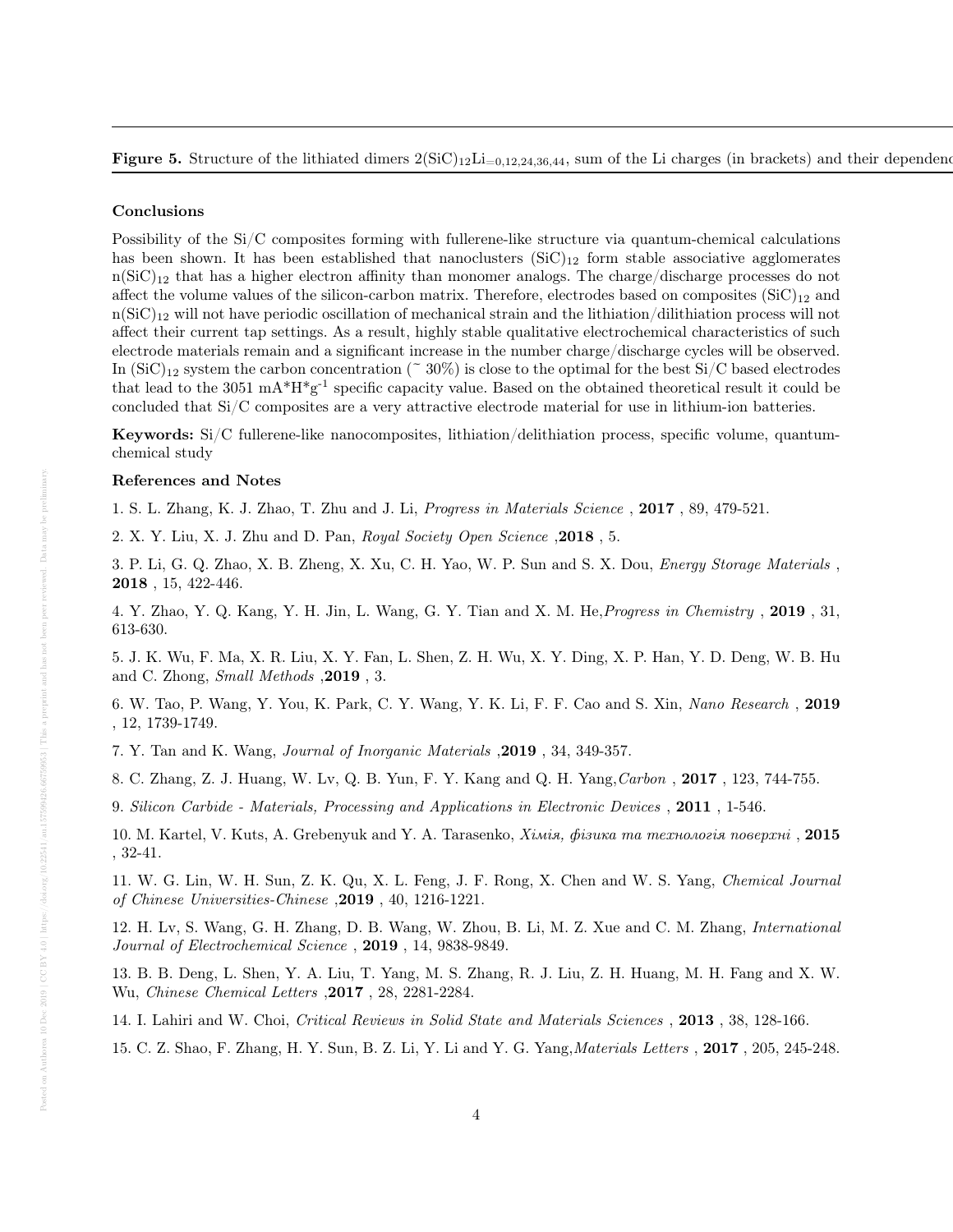16. P. Sood, K. C. Kim and S. S. Jang, Journal of Energy Chemistry , 2018 , 27, 528-534.

17. L. Qiao, X. L. Sun, Z. B. Yang, X. H. Wang, Q. Wang and D. Y. He, Carbon, 2013, 54, 29-35.

18. M. Joe, Y. K. Han, K. R. Lee, H. Mizuseki and S. Kim, Carbon ,2014 , 77, 1140-1147.

19. A. A. Arie, W. Chang and J. K. Lee, Journal of Solid State Electrochemistry , 2010 , 14, 51-56.

20. W. B. Yan, S. M. Seifermann, P. Pierrat and S. Brase, Organic & Biomolecular Chemistry , 2015 , 13, 25-54.

21. C. S. Shan, H. J. Yen, K. F. Wu, Q. L. Lin, M. Zhou, X. F. Guo, D. Wu, H. G. Zhang, G. Wu and H. L. Wang, Nano Energy ,2017 , 40, 327-335.

22. J. A. Teprovich, J. A. Weeks, P. A. Ward, S. C. Tinkey, C. X. Huang, J. Zhou, R. Zidan and P. Jena, Acs Applied Energy Materials ,2019 , 2, 6453-6460.

23. R. X. Wang, D. J. Zhang and C. B. Liu, Chemical Physics Letters , 2005 , 411, 333-338.

24. X. L. Zhu, X. C. Zeng, Y. A. Lei and B. Pan, Journal of Chemical Physics , 2004 , 120, 8985-8995.

25. M. D. Bhatt and C. O'Dwyer, Physical Chemistry Chemical Physics , 2015 , 17, 4799-4844.

26. E. A. Belenkov, E. N. Agalyamova and V. A. Greshnyakov,Physics of the Solid State , 2012 , 54, 433-440.

27. V. S. K. S.P. Kuksenko, Yu.А. Tarasenko, M.Т. Кartel,Journal , 2011 , 2, 221-228.

28. I. O. K. S.P. Kuksenko, Yu.А. Tarasenko, N.Т. Кartel,Journal , 2010 , 1, 57-71.

29. J. D. C. Maia, G. A. Urquiza Carvalho, C. P. Mangueira Jr, S. R. Santana, L. A. F. Cabral and G. B. Rocha, Journal of chemical theory and computation , 2012 , 8, 3072-3081.

30. Y. E. Roginskaya, T. L. Kulova, A. M. Skundin, M. A. Bruk, A. V. Klochikhina, N. V. Kozlova, V. A. Kal'nov and B. A. Loginov, Russian Journal of Physical Chemistry A, 2008, 82, 1655-1662.

31. M. Iwamatsu, The Journal of Chemical Physics , 2000 , 112, 10976-10983.

32. B.-X. Li, P.-L. Cao and S.-C. Zhan, Physics Letters A ,2003 , 316, 252-260.

#### GRAPHICAL ABSTRACT

Volodymyr S. Kuts, Kateryna V. Voitko, Olga M. Bakalinska, Oleksandr V. Bakalinskyi, Mykola M. Kartel

Quantum-chemical modelling of the fullerene-type  $(SiC)_{12}$ nanocluster for high-performance lithium-ion batteries

The quantum-chemical study shows that Si/C fullerene-like nanocomposites have improved electrochemical properties and are a great alternative as electrode material for lithium-ion batteries. The introduction of the 30 mass% of Carbon atoms in the Si matrix leads to the disappearing of the electrode volume changing.